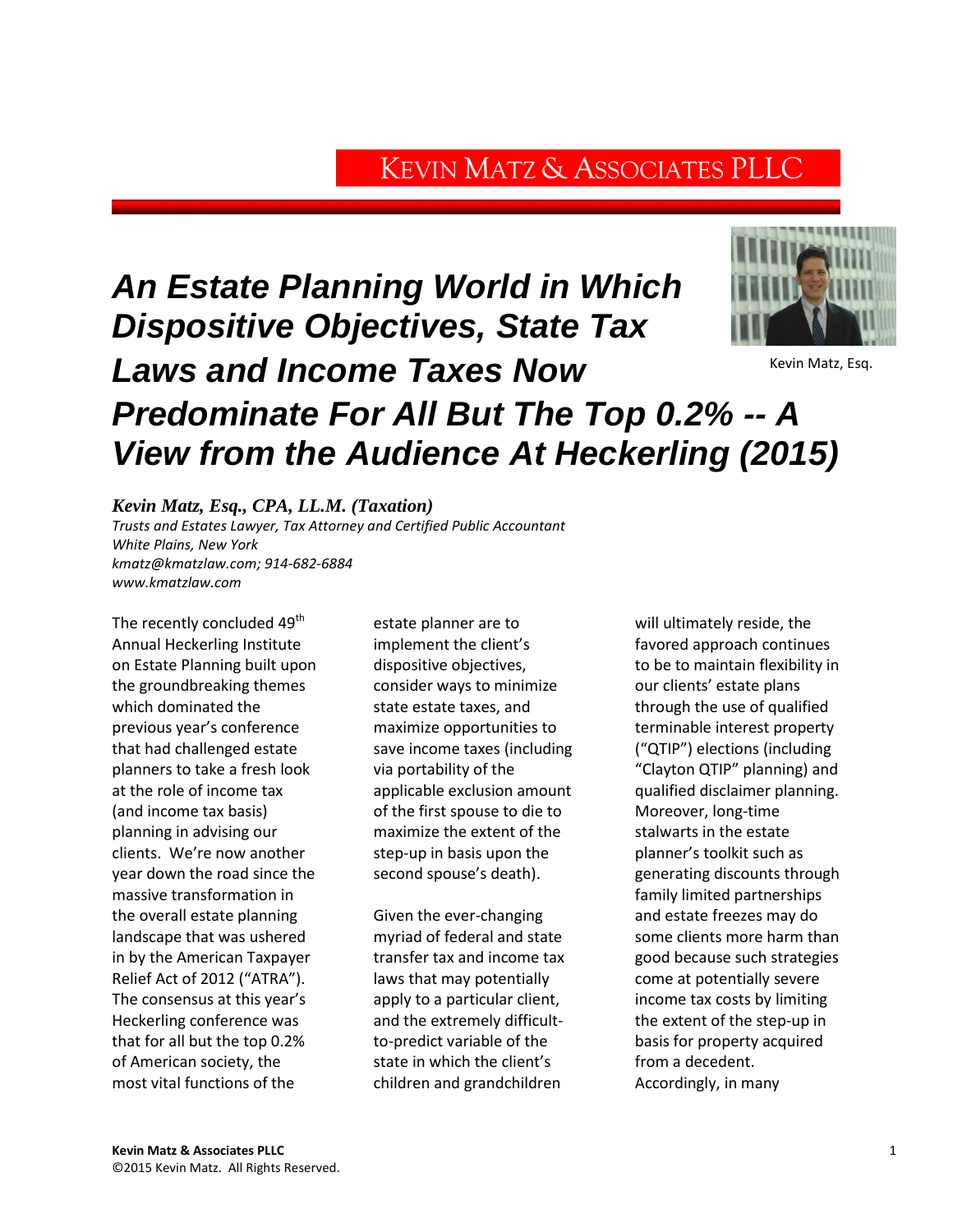instances, estate plans that made great sense prior to 2013 may need to be revised or unwound.

In addition, stability may be fleeting in certain of the techniques that we use. In particular, there is concern that sales to irrevocable grantor trusts in exchange for a trustee's promissory note may be on the radar both by the IRS in the audit context and in subsequent legislation. Although the extent of this attack is unclear and the consensus view is that estate tax reform is highly unlikely to occur during 2015, the estate planner needs to be mindful of the potential for further upheaval in the estate planning landscape in advising his or her clients.

# *I. Unwinding Pre-ATRA Transactions*

With the drastically expanded estate tax exemptions and the permanence of portability under ATRA, to quote the late Steve Jobs, we now need to "think differently" than we used to prior to ATRA. In many cases, this will lead us to counsel our clients to modify, or to unwind, estate plans that made great sense just a few years ago. Instead, dispositive objectives, state tax law planning and income tax planning now predominate. Such was the message trumpeted at

Heckerling including in the excellent presentation of John F. Bergner.

The federal estate tax is simply irrelevant to most U.S. taxpayers. Accordingly, we need to identify those techniques (such as bypass trusts and family limited partnerships) that are no longer needed to save Federal estate taxes, and which, if unchanged, can actually *hurt* our clients by increasing the amount of income taxes to be incurred by the client's beneficiaries after the client dies. This could occur because the pre-ATRA estate plan used a credit shelter trust -- which, absent further planning such as through distributions to the surviving spouse, or conferring a formula-based general power of appointment upon the surviving spouse, eliminates the ability to obtain a stepup in basis of the assets in the credit shelter trust upon the second spouse's death. This could also occur because the estate plan involved the use of entities (such as family limited partnerships or family limited liability companies) that were intended to produce valuation discounts upon death due to the lack of marketability and lack of control of the decedent's entity interest. A valuation discount for estate tax purposes will correspondingly reduce the

extent of the step-up in basis and thereby increase income taxes when the entity interest is subsequently sold by the beneficiary.<sup>1</sup>

Further complicating this analysis, however, is that the estate planning is being done in a multi-dimensional prism in which applicable *state* estate taxes need to be factored in as well. So it's not simply a matter of considering federal estate taxes, income taxes and the step-up in basis -- because you don't want the income tax benefit of maximizing the step-up in basis to come at the peril of producing state estate taxes upon the death of the first spouse to die.

The following "unwind" strategies can potentially be employed in our post-ATRA environment to reduce income taxes:

- Avoiding valuation discounts for clientowned assets, including by liquidating family limited partnerships or family limited liability companies or giving the senior family member the unilateral right to liquidate the entity;
- Causing inclusion of assets in the settlor's estate, including through the "offensive use" of sections 2036 and 2038 of the Internal Revenue Code or by having the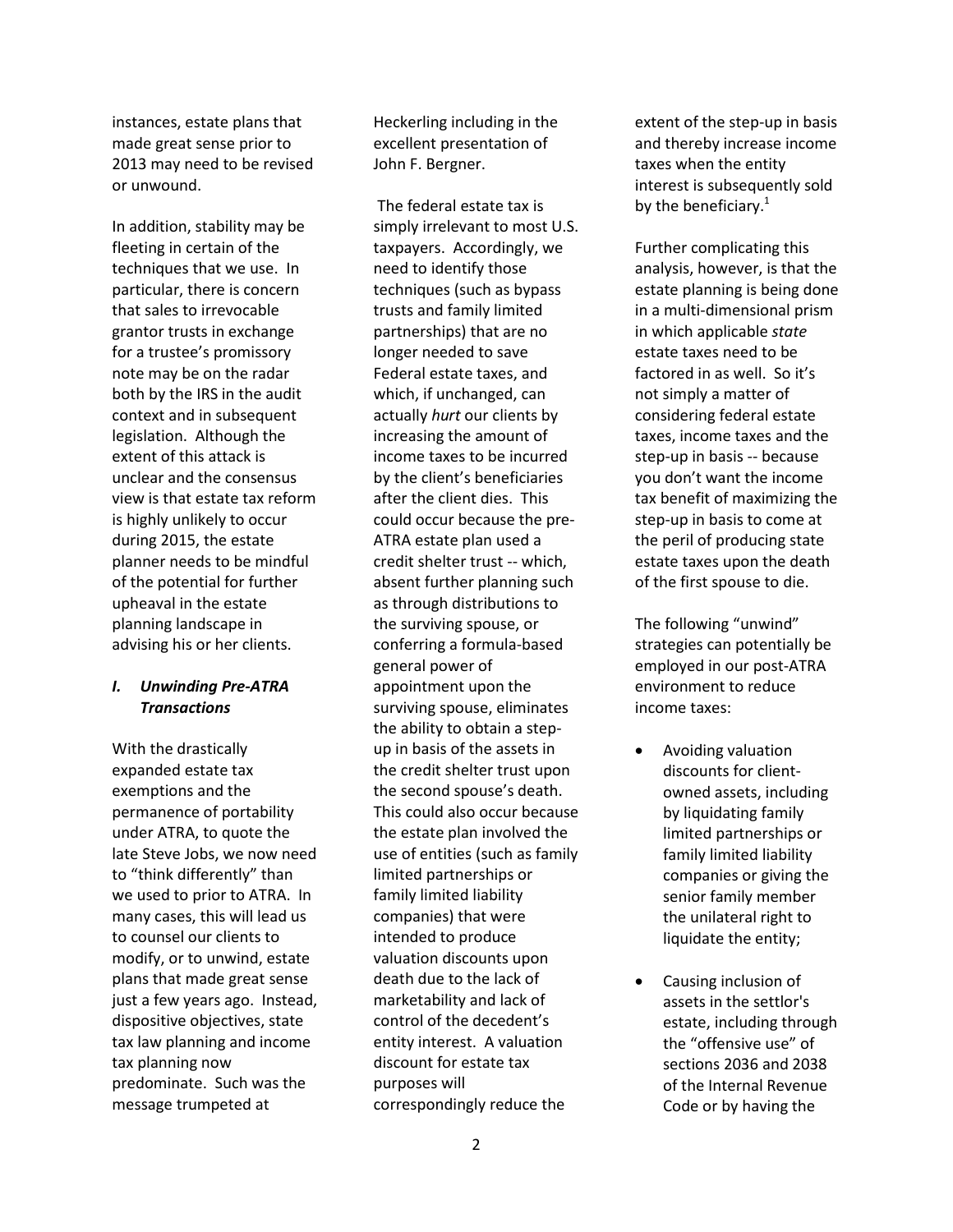settlor purchase the remainder interest in a successful grantor retained annuity trust;

- Causing inclusion of trust assets in a beneficiary's estate, including by giving the beneficiary a general power of appointment to produce estate tax inclusion in the beneficiary's estate under section 2041 of the Internal Revenue Code;
- Changing ownership of spousal assets to achieve a new income tax basis for appreciated assets and to preserve the income tax basis of "loss assets" – for example, a swap of assets between spouses (which will generally be tax-free under IRC § 1041) can allow the spouse with the shorter life expectancy to get the appreciated assets;
- Planning to avoid imposition of the 3.8% net investment income tax;
- Addressing life insurance policies and life insurance trusts that are no longer needed; and
- Turning off grantor trust status to facilitate tax savings on income distributed to beneficiaries who are

subject to tax at a lower marginal income tax rate.

*II. Sales to Grantor Trusts Funded with Promissory Notes – the Woelbing Case*

The Tax Court filings that generated the most buzz at this year's Heckerling Institute involve two related pending cases in which the IRS has challenged a defined value clause sale to a grantor trust in exchange for a promissory note: *Estate of Donald Woelbing v. Commissioner*, Docket No. 30261-13 and *Estate of Marion Woelbing v. Commissioner*, Docket No. 30260-13 (collectively, the "*Woelbing* case").

In *Woelbing*, the taxpayer sold stock in a closely-held business, Carma Laboratories, Inc., to a trust for a \$59 million promissory note with interest at the applicable federal rate in effect under section 1274(d) of the Internal Revenue Code. The beneficiaries executed personal guarantees equal to 10% of the purchase price, and the trust already owned insurance policies with cash value of \$12.6 million prior to entering into this transaction. The purchase documentation contained a *Wandry*-style (two-party) defined value clause in the event of IRS modification to

the valuation of the stock transferred.

The IRS is contending (1) that section 2702 applies and therefore the trust's promissory note should be valued at zero for gift tax purposes; (2) that the stock's value was actually \$117 million and a gift resulted to the extent of the amount in excess of the promissory note value, with the defined value clause disregarded; and (3) that sections 2036 and 2038 apply to the stock for estate tax purposes to bring it back into the estate at its fair market value at date of death.

In effect, the IRS's position is that the loan is not a bona fide loan but rather a gift. A critical determinant appears to be whether there was a reasonable expectation of repayment of the loan at the time it was made. $2$ 

Reminiscent of the celebrated *Karmazin* settlement of more than a decade ago (which is generally regarded as having been a huge taxpayer victory against a similar IRS attack upon a sale to a grantor trust that was funded with a promissory note), $^3$  this case reinvigorates the age-old question of whether using a grantor retained annuity trust ("GRAT") may be a safer technique than a sale to a grantor trust funded with a promissory note, all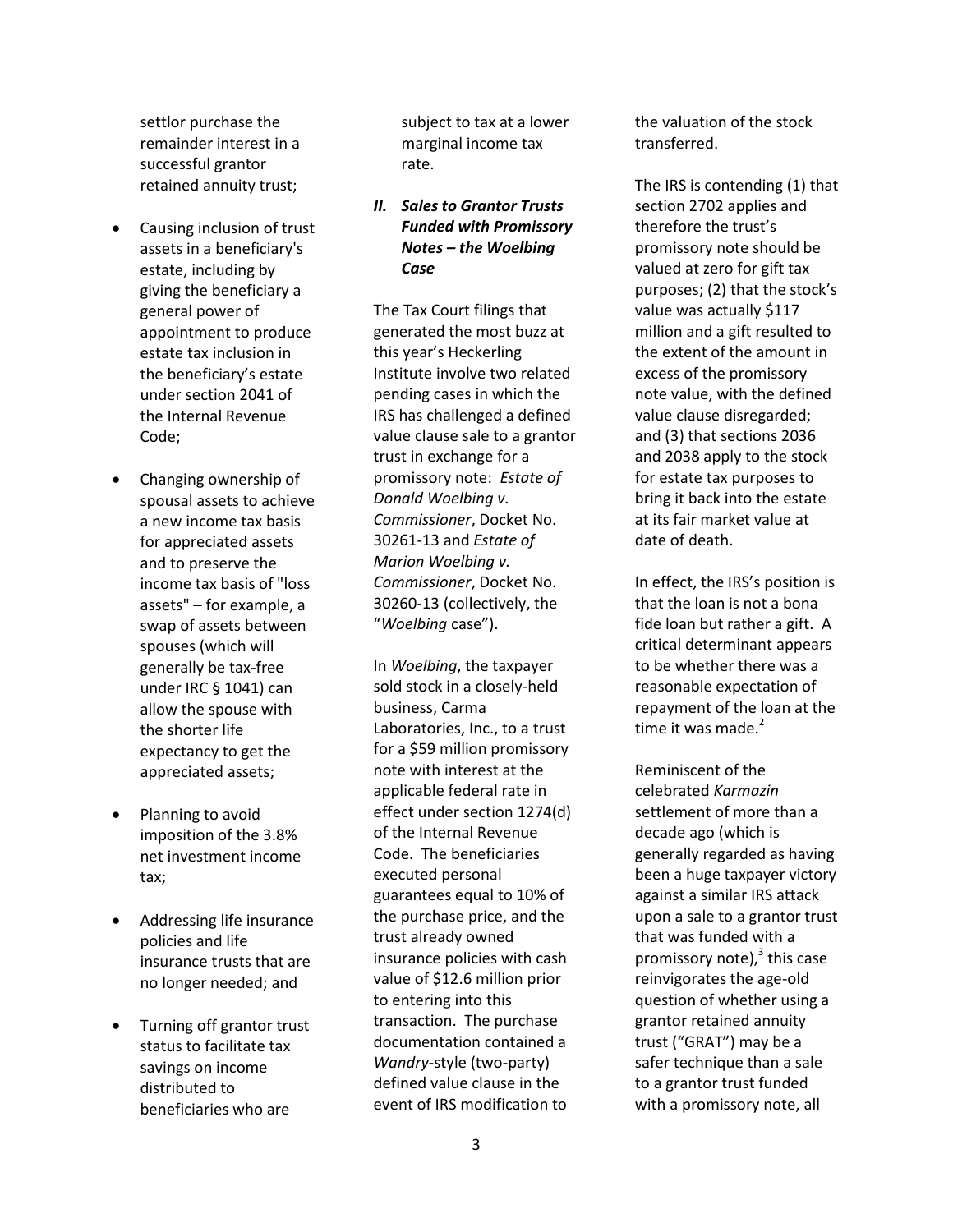other things being equal. The consensus that seemed to emerge at Heckerling is that clients who are now considering sales to grantor trusts funded with promissory notes should be advised that this case is out there, and that GRATs are clearly safer than sales to grantor trusts (although sales to grantor trusts can be very effective).

A frequently expressed sentiment concerning the *Woelbing* case is that the IRS examiners -- understaffed and running out of time on the statute of limitations - are throwing in the "kitchen sink" and this is one of their throw-in arguments. That being said, it would appear that the safer course in promissory note sales is to require that the note be secured with collateral (including via a pledge agreement) to rebut a potential IRS argument that there was no reasonable expectation of repayment at the time of the sale.

# *III. IRS Guidance on the 2- Percent of AGI Floor for Trusts and Estates*

Income tax was a hot topic at this year's Heckerling Institute, and considerable attention was devoted to recent IRS guidance on an income tax issue specific to trusts and estates.

On May 9, 2014, the IRS issued final regulations under § 1.67-4 that provide guidance on which costs incurred by estates or trusts other than grantor trusts (non-grantor trusts) are subject to the 2-percent of adjusted gross income floor for miscellaneous itemized deductions under section 67(e) of the Internal Revenue Code (the "2-percent floor"). These final regulations apply to taxable years beginning on or after January 1, 2015, and has created enormous concern among corporate fiduciaries in particular. Chief among these concerns is how a fiduciary should go about subdividing (or "unbundling") a single fiduciary fee that represents a composite of various functions that the fiduciary has performed, including the providing of investment advice (which is generally subject to the 2-percent floor) and managing other aspects of its relationship with beneficiaries including distribution decisions (which is not subject to the 2 percent floor).

The stakes involved here are much higher than one might otherwise expect. Miscellaneous itemized deductions that are subject to the 2-percent floor are disallowed entirely for purposes of the alternative minimum tax ("AMT").<sup>4</sup> So for those trusts and estates in an AMT posture, this is not simply a matter involving a small potential reduction in the after-tax cost of particular expenses. Rather, it may well be an "all or nothing" proposition as to whether significant expenses are effectively deductible at all.

#### *The Basic Rules*

IRC § 67(e) provides an exception to the 2-percent floor on miscellaneous itemized deductions for costs that are paid or incurred in connection with the administration of an estate or a non-grantor trust "that would *not* have been incurred if the property were *not* held in such estate or trust." 5 A cost is subject to the 2-percent floor to the extent that it is included in the definition of miscellaneous itemized deductions under section 67(b), is incurred by an estate or non-grantor trust, and "commonly or customarily would be incurred" 6 by a hypothetical individual holding the same property.

This standard raises the question of what it means for a cost to be "commonly or customarily incurred" by a hypothetical individual holding the same property. The Regulations instruct that "[i]n analyzing a cost to determine whether it commonly or customarily would be incurred by a hypothetical individual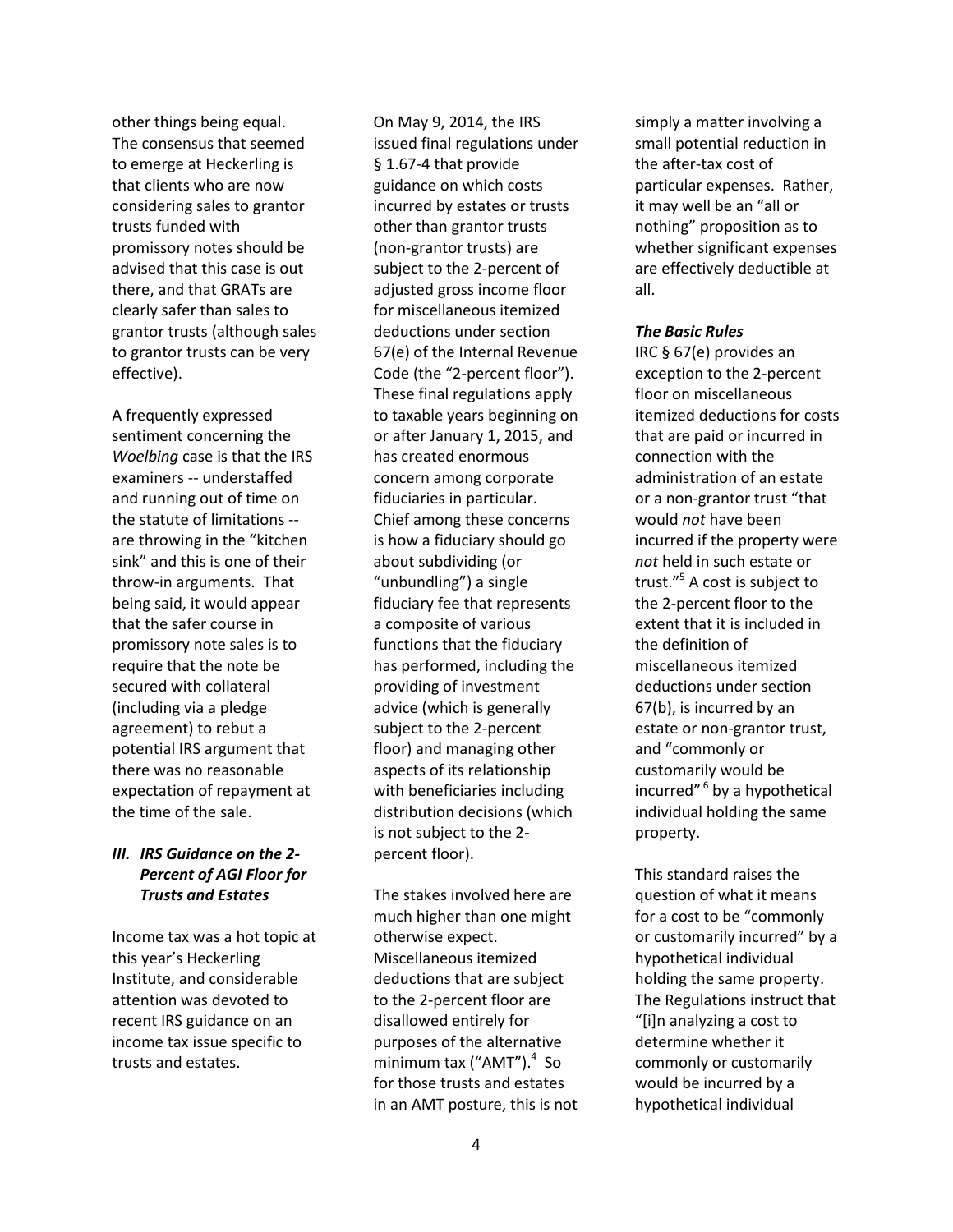owning the same property, it is the type of product or service rendered to the estate or non-grantor trust in exchange for the cost, rather than the description of the cost of that product or service, that is determinative." 7 Such costs that are incurred commonly or customarily by individuals (which would be subject to the 2-percent floor) include, for example, costs incurred in defense of a claim against the estate, the decedent, or the non-grantor trust that are unrelated to the existence, validity, or administration of the estate or trust,  $^8$  and ownership costs (including those that pass through to the trust or estate from a partnership). 9

In addition, the Final Regulations provide guidance concerning the following specific categories of costs:

- Tax preparation fees. Costs relating to all estate and generationskipping transfer tax returns, fiduciary income tax returns, and the decedent's final individual income tax returns are not subject to the 2-percent floor. The costs of preparing all other tax returns (for example, gift tax returns) are costs commonly and customarily incurred by individuals and thus are subject to the 2-percent floor. $10$
- Appraisal fees. Appraisal fees incurred by an estate or a non-grantor trust to determine the fair market value of assets as of the decedent's date of death (or the alternate valuation date), to determine value for purposes of making distributions, or as otherwise required to properly prepare the estate's or trust's tax returns, or a generationskipping transfer tax return, are not incurred commonly or customarily by an individual and thus are not subject to the 2 percent floor. The cost of appraisals for other purposes (for example, insurance) is commonly or customarily incurred by individuals and is subject to the 2-percent floor. 11
- Certain Fiduciary Expenses. Certain other fiduciary expenses are not commonly or customarily incurred by individuals, and thus are not subject to the 2 percent floor. Such expenses include without limitation the following: probate court fees and costs; fiduciary bond premiums; legal publication costs of notices to creditors or heirs; the cost of certified copies of the

decedent's death certificate; and costs related to fiduciary accounts.<sup>12</sup>

# *The Special Case of Investment Advisory Fees*

The Final Regulations provide that fees for investment advice (including any related services that would be provided to any individual investor as part of an investment advisory fee) are incurred commonly or customarily by a hypothetical individual investor and therefore are subject to the 2-percent floor. This basic rule gets complicated, however, as a result of the Final Regulations' attempt to follow the imprimatur of the United States Supreme Court's 2008 decision in *Knight v. Commissioner*, 552 U.S. 181, 128 S. Ct. 782 (2008). The Supreme Court, in *Knight*, held that fees paid to an investment advisor by an estate or non-grantor trust generally are subject to the 2-percent floor, subject to certain potential exceptions. These potential exceptions are where "the rubber hits the road," so to speak. Following the Supreme Court's instructions in *Knight*, the Final Regulations provide that certain incremental costs of investment advice beyond the amount that normally would be charged to an individual investor are not subject to the 2-percent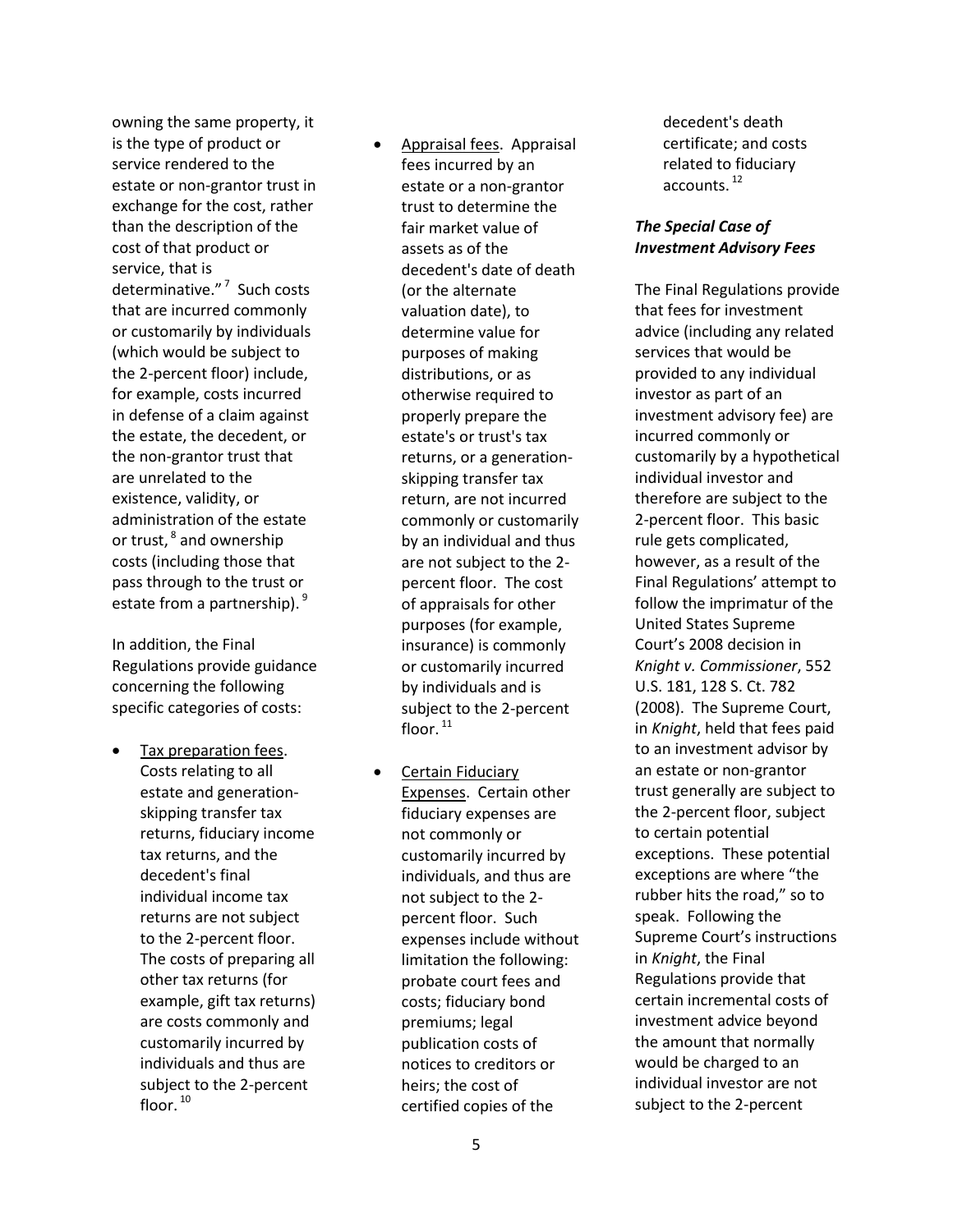floor. For this purpose, such an incremental cost is a special, additional charge that is added solely because the investment advice is rendered to a trust or estate rather than to an individual or attributable to an unusual investment objective or the need for a specialized balancing of the interests of various parties (beyond the usual balancing of the varying interests of current beneficiaries and remaindermen) such that a reasonable comparison with individual investors would be improper. The portion of the investment advisory fees not subject to the 2-percent floor by reason of the preceding sentence is limited to the amount of those fees, if any, that exceeds the fees normally charged to an individual investor.  $^{13}$ 

#### *Bundled Fees*

Another area of considerable uncertainty under the Final Regulations results from its requirement that "bundled fees" be unbundled into a portion that is subject to the 2-percent floor and a portion that is not subject to the 2 percent floor. The Final Regulations provide that "[i]f an estate or a non-grantor trust pays a single fee, commission, or other expense (such as a fiduciary's commission, attorney's fee, or accountant's fee) for both costs that are subject to the 2-percent floor and costs (in more than a de minimis

amount) that are not, then, except to the extent provided otherwise by guidance published in the Internal Revenue Bulletin, the single fee, commission, or other expense (bundled fee) must be allocated, for purposes of computing the adjusted gross income of the estate or non-grantor trust in compliance with section 67(e), between the costs that are subject to the 2-percent floor and those that are not." 14

*The Final Regulations provide an important exception to having to unbundle fees where a bundled fee is not computed on an hourly basis. In that case, only the portion of that fee that is attributable to investment advice is subject to the 2 percent floor; the remaining portion is not subject to the*  2-*percent floor.* <sup>15</sup> Although the Final Regulations are unclear on this point, presumably the Final Regulations' guidance (in accordance with the Supreme Court's instructions in *Knight*) that certain incremental costs of investment advice beyond the amount that normally would be charged to an individual investor are not subject to the 2-percent floor would also apply here.

In addition, out-of-pocket expenses billed to the estate or non-grantor trust are treated as separate from the bundled fee. In a similar vein, payments made from the bundled fee to third parties that would have been subject to the 2-percent floor if they had been paid directly by the estate or non-grantor trust are subject to the 2 percent floor, as are any fees or expenses separately assessed by the fiduciary or other payee of the bundled fee (in addition to the usual or basic bundled fee) for services rendered to the estate or non-grantor trust that are commonly or customarily incurred by an individual. <sup>16</sup>

According to the Final Regulations, *any reasonable method may be used* to allocate a bundled fee between those costs that are subject to the 2-percent floor and those costs that are not. Facts that may be considered in determining whether an allocation is reasonable include, but are not limited to, the percentage of the value of the corpus subject to investment advice, whether a third party advisor would have charged a comparable fee for similar advisory services, and the amount of the fiduciary's attention to the trust or estate that is devoted to investment advice as compared to dealings with beneficiaries and distribution decisions and other fiduciary functions. The reasonable method standard does not apply to determine the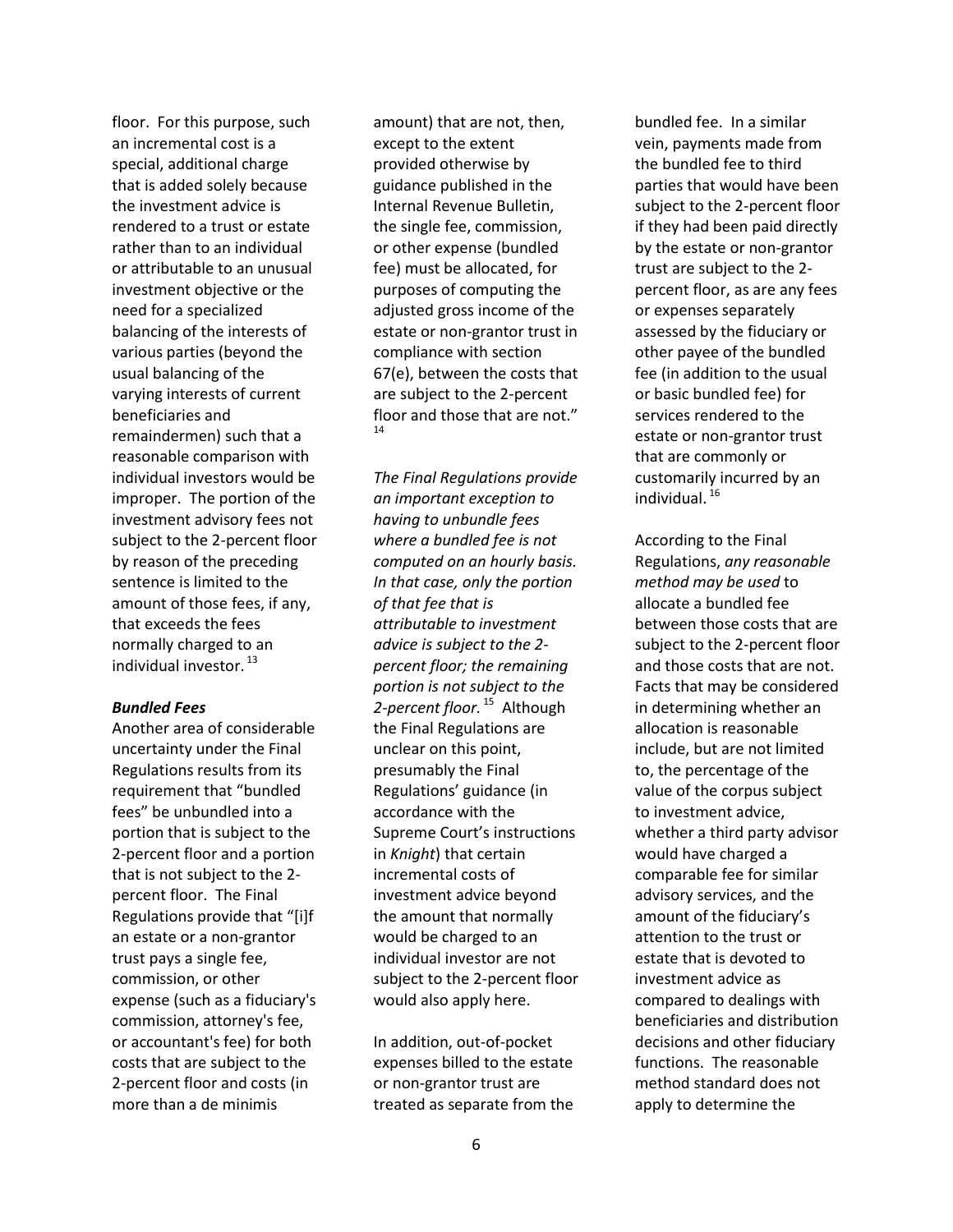portion of the bundled fee attributable to payments made to third parties for expenses subject to the 2 percent floor or to any other separately assessed expense commonly or customarily incurred by an individual, because those payments and expenses are readily identifiable without any discretion on the part of the fiduciary or return preparer. 17

*How then are corporate fiduciaries handling the allocation of a bundled fiduciary fee between the portion that is subject to the 2-percent floor (such as for "basic" investment advice) and the portion that is not (potentially everything else)?* This question was posed to the esteemed Recent Developments Panel consisting of Dennis Belcher, Carlyn McCaffrey and Samuel Donaldson, who in turn took a very informal straw poll of corporate fiduciaries attending Heckerling. The following two responses were reported:

- one corporate fiduciary has formed a committee to look into this issue, and
- another corporate fiduciary has taken the following approach:
	- o *for trusts* 60% of the bundled fiduciary fee is allocated to investment advice,

with 40% not subject to the 2-percent floor; and

o *for estates* – 20% of the bundled fiduciary fee is allocated to investment advice, with 80% not subject to the 2-percent floor.

# *IV. Trust Material Participation in Passive Activities -- the Frank Aragona Trust Case*

Also under the heading of income taxes, there is a significant open question concerning how a trust can materially participate in passive activities and thereby avoid the 3.8% surcharge on net investment income under IRC § 1411. The Treasury and IRS are of the view that the issue of the application of the 3.8 percent tax to trusts and estates under section 1411 cannot be addressed except in the broader context of the passive loss rules of section 469. The issuance of guidance regarding material participation by trusts and estates for purposes of section 469 appears on the 2014-2015 Treasury-IRS Priority Guidance Plan, but no regulatory guidance has been issued to date. In the interim, taxpayers, the IRS and the courts have grappled with determining what constitutes material

participation by a trust in a passive activity.

Against this backdrop of the current regulatory vacuum we have the Tax Court's decision in *Frank Aragona Trust v. Commissioner*, 142 T.C. No. 9 (2014). In *Aragona,* the trust operated its rental real estate activity primarily through a whollyowned limited liability company. The trust's other real estate activities were conducted through several separate entities, some wholly owned and others in which the trust owned a majority interest. The trust had six trustees – three of whom were employees of the rental real estate business owned in part by the trust.

The IRS's position in this case was that, for purposes of the passive loss rules of section 469, a trust only participates where the trustee materially participates in the activity, and no attribution of participation to the trustee should be allowed where the trustee wears another fiduciary hat as well.

The principal issues before the Tax Court were: (1) whether the trust could qualify for treatment as a "real estate professional" and deduct rental real estate losses, and (2) whether the trust materially participated in the real estate business through the activities of its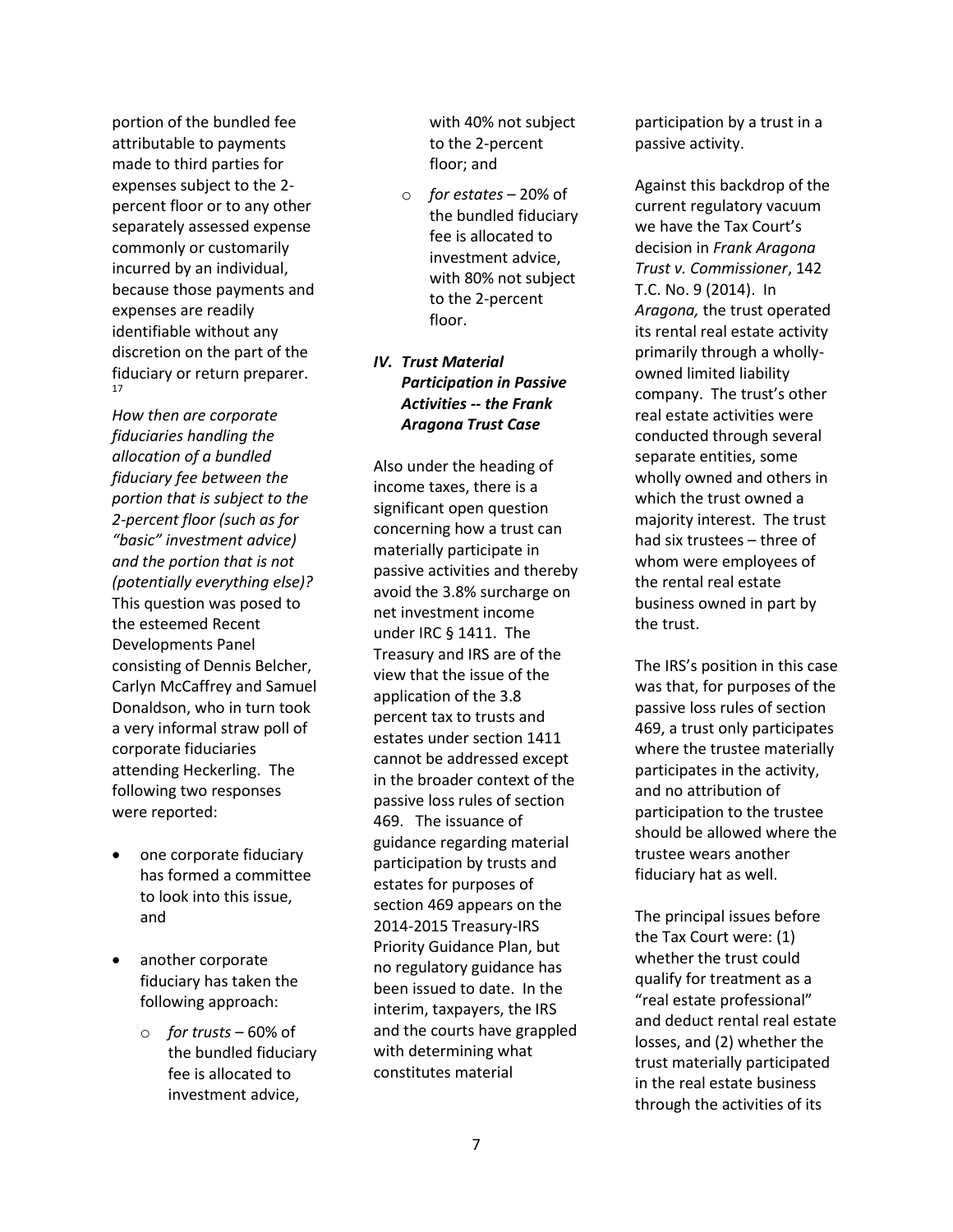trustees and/or employees. The taxpayer ultimately prevailed on both issues, with the Tax Court holding that a trust could qualify for the real estate professional exception, and that the trust had materially participated through the actions of its trustees. Importantly, however, the Tax Court declined to rule on the issue that had been previously decided in favor of the taxpayer in *Mattie K. Carter Trust v. United States*, 256 F. Supp. 2d 536 (N.D. Tex. 2003) – namely, whether the activities of the trust's nontrustee employees should be disregarded for this purpose. Rather, the court held that the direct actions of the trustees were sufficient to carry the day in this case.

The Tax Court's analysis in *Aragona* was very factintensive focusing, among other things, upon the trustees' involvement in managing the day-to-day operations of the trust's various real estate businesses. It therefore highlights the importance of documenting a trustee's dayto-day involvement in real estate activities to help ward off IRS challenges to the trustee's material participation for purposes of both sections 469 and 1411.

# *V. Fractional Interest Discounts in Works of Art – the Elkins Case*

The year 2014 also saw a great taxpayer victory in *Estate of Elkins v. Commissioner*, 767 F.3d 443 (5th Cir. 2014), *aff'g in part and rev'g in part* 140 T.C. 86 (2013). In *Elkins*, the decedent owned fractional interests in various works of art. The IRS and the taxpayer disagreed on whether a discount should be allowed, with the IRS asserting no discount without proffering any evidence while the estate argued for discounts of nearly 67 percent supporting its position with expert testimony. The Tax Court allowed a 10 percent discount. The United States Court of Appeals for the Fifth Circuit agreed with the Tax Court that there should be a discount allowed, but parted company with the Tax Court on the extent of the discount, adopting the estate's position of a nearly 67 percent discount. As the court noted, the IRS utterly failed to provide any evidence in support of a lower discount than that asserted by the estate. At the end of the day, *Elkins* may be a case that stands most for the significance of meeting a litigant's burden of proof.

# *VI. What Lurks on the Horizon?*

Finally, Heckerling always presents an opportunity for crystal ball gazing, and the principal fodder for such

prognostication can include the Obama Administration's "Greenbook" proposals. This year was no different, and the author now also has the benefit of the Obama Administration's Fiscal Year 2016 Greenbook proposals, which were issued shortly after Heckerling.

# *A Special \$50,000 Capped Category of Annual Exclusions for Trusts?*

There seems to be momentum towards establishing a "\$50,000 super-category" of annual exclusion gifts that would envelop all of a donor's gifts to trusts. The IRS does not like the use of "Crummey" powers in trusts to generate multiple annual exclusions by having the terms of the trust or other governing instrument confer upon a multitude of beneficiaries rights of withdrawal that will likely go unexercised notwithstanding that notices may be given to the beneficiaries by the trustee and carefully documented.

As clarified in its 2016 Greenbook, the Administration's proposal would eliminate the present interest requirement for gifts that qualify for the gift tax annual exclusion. Instead, the proposal would define a new category of transfers (without regard to the existence of any withdrawal or put rights), and would impose an annual limit of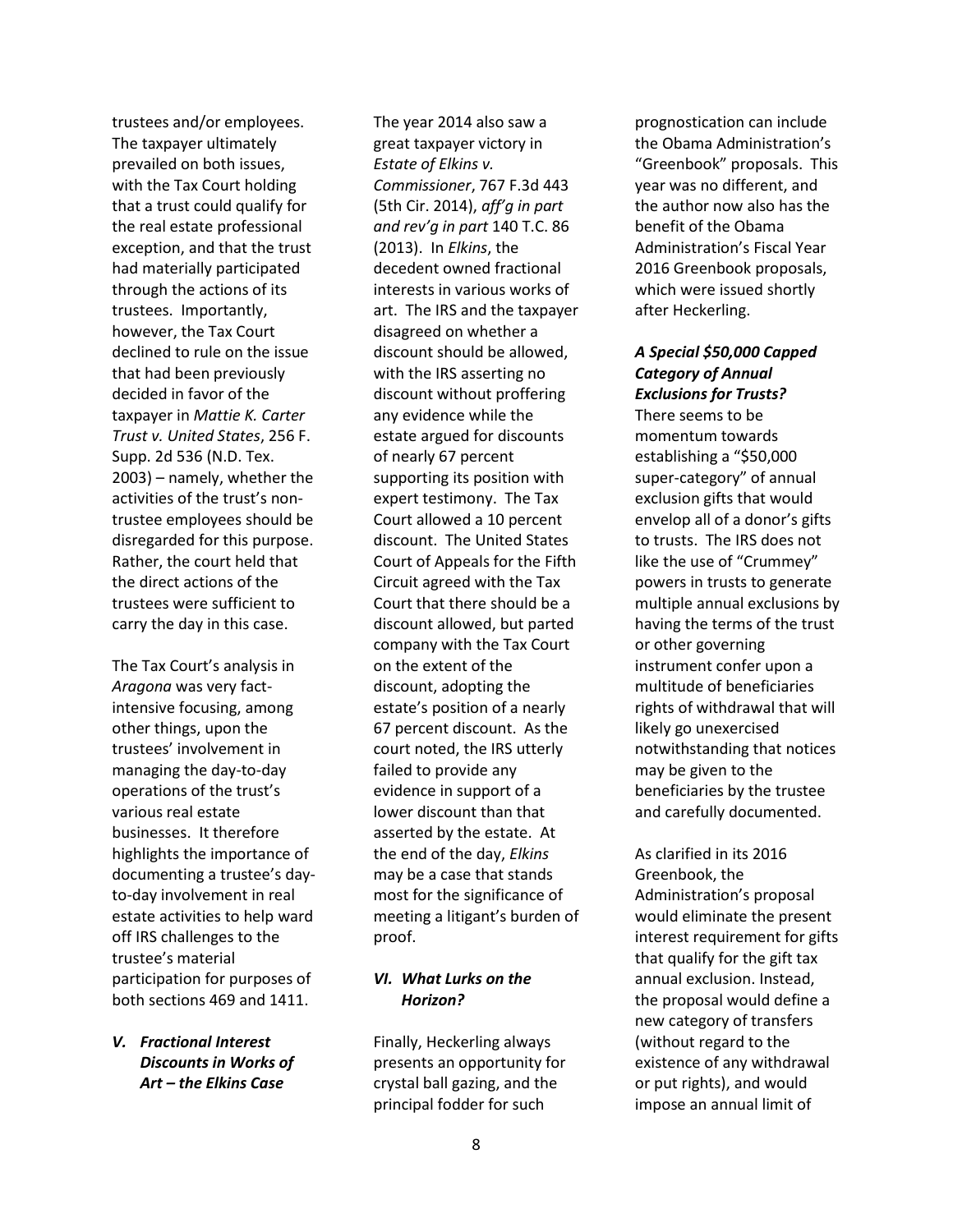\$50,000 (indexed for inflation after 2016) *per donor* on the donor's transfers of property within this new category that will qualify for the gift tax annual exclusion. This new \$50,000 per-donor limit would not provide an exclusion in addition to the annual perdonee exclusion; rather, it would be a further limit on those amounts that otherwise would qualify for the annual per-donee exclusion. Thus, a donor's transfers in the new category in a single year in excess of a total amount of \$50,000 would be taxable, even if the total gifts to each individual donee did not exceed \$14,000. The new category would include transfers in trust (other than to a trust described in section 2642(c)(2)), transfers of interests in passthrough entities, transfers of interests subject to a prohibition on sale, and other transfers of property that, without regard to withdrawal, put, or other such rights in the donee, cannot immediately be liquidated by the donee. The proposal would be effective for gifts made after the year of enactment.

# *Oh Canada!*

Finally, discussion is warranted of the capital gains tax provisions that are contained in the Obama Administration's Fiscal Year 2016 Greenbook Proposals.

In addition to repeating such stalwarts of the 2015 Greenbook as restoring certain of the estate, gift and generation-skipping transfer tax parameters in effect in 2009, eliminating certain tax benefits that can be derived from sales and other transactions with grantor trusts, and imposing a tenyear minimum term requirement for GRATs - although with the new wrinkle of also imposing a 25% minimum remainder requirement, with the amount of the taxable gift to be at least \$500,000 (but capped at the value of the property contributed to the GRAT) -- there is a significant new proposal that can only be described as "Oh Canada!"

Following Canada as a model with respect to imposing a capital gains tax upon appreciation in the value of property through a person's death, and then extending this principle to apply as well to lifetime gifts of appreciated property, the Administration's proposal would generally treat transfers of appreciated property as tantamount to a taxable sale. The donor or deceased owner of an appreciated asset would realize a capital gain at the time the asset is given or bequeathed to another. The amount of the gain realized would be the excess of the asset's fair market value on

the date of the transfer over the donor's basis in that asset. That gain would be taxable income to the donor in the year the transfer was made, and to the decedent either on the final individual return or on a separate capital gains return. The unlimited use of capital losses and carry-forwards would be allowed against ordinary income on the decedent's final income tax return, and the tax imposed on gains deemed realized at death would be deductible on the estate tax return of the decedent's estate (if any). Gifts or bequests to a spouse or to charity would carry the basis of the donor or decedent. Capital gain would not be realized until the spouse disposes of the asset or dies, and appreciated property donated or bequeathed to charity would be exempt from capital gains tax.

The Administration's proposal would exempt any gain on all tangible personal property such as household furnishings and personal effects (excluding collectibles). The proposal also would allow a \$100,000 per-person exclusion of other capital gains recognized by reason of death that would be indexed for inflation after 2016, and would be portable to the decedent's surviving spouse under the same rules that apply to portability for estate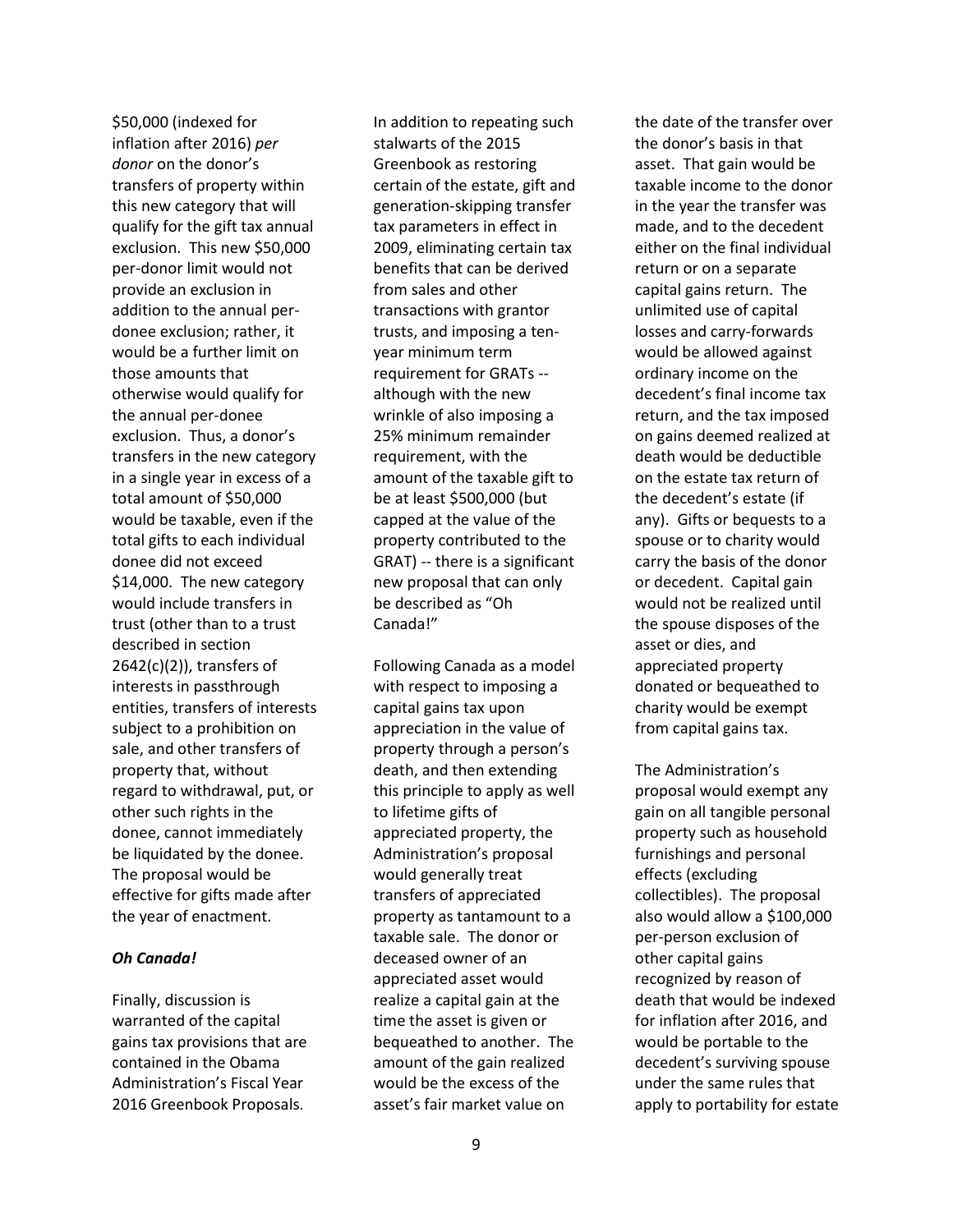and gift tax purposes (making the exclusion effectively \$200,000 per couple). The \$250,000 per person exclusion under current law for capital gain on a principal residence would apply to all residences, and would also be portable to the decedent's surviving spouse (making the exclusion effectively \$500,000 per couple).

The exclusion under current law for capital gain on certain small business stock would also apply. In addition, payment of tax on the appreciation of certain small family-owned and family operated businesses would not be due until the business is sold or ceases to be family-owned and operated. The proposal would further allow a 15 year fixed-rate payment plan for the tax on appreciated assets transferred at death, other than liquid assets such as publicly traded financial assets and other than businesses for which the deferral election is made.<sup>18</sup>

The Administration's proposal also would increase the highest long-term capital gains and qualified dividend tax rate from 20 percent to 24.2 percent. The 3.8 percent net investment income tax would continue to apply as under current law. Thus, the maximum total capital gains and

dividend tax rate including net investment income tax would thus rise to 28 percent.

To facilitate the transition to taxing gains at death and gift, the IRS would be granted authority to issue any regulations necessary or appropriate to implement the proposal, including rules and safe harbors for determining the basis of assets in cases where complete records are unavailable. This proposal would be effective for capital gains realized and qualified dividends received in taxable years beginning after December 31, 2015, and for gains on gifts made and of decedents dying after December 31, 2015.

1 A reduction in the extent of the step-up in basis will also reduce depreciation deductions on depreciable property.

 $\overline{\phantom{a}}$ 

 $2^2$  A related question that the IRS has apparently asserted in other audits is whether the promissory note is worth its face value, even if the interest rate on the promissory note is at the applicable federal rate in effect under section 1274(d) of the Internal Revenue Code.

3 In the *Karmizin* case, Tax Court Docket No. 2127-03, in addition to contending that the sale to the trust was a retained interest that didn't satisfy the qualified interest rules under section 2702 (and therefore

worth zero for gift tax purposes), the IRS treated the promissory note as a second class of equity that didn't satisfy the requirements of section 2701 (and therefore worth zero on that basis as well). It does not appear that the section 2701 argument has been asserted by the IRS in *Woelbing*.

4 IRC § 56(b)(1)(A)(i).

 $\overline{\phantom{a}}$ 

5 Treas. Reg. § 1.67-4(a) (emphasis added).

6 Treas. Reg. § 1.67-4(a).

- 7 Treas. Reg. § 1.67-4(b)(1).
- 8 Treas. Reg. § 1.67-4(b)(1).
- 9 Treas. Reg. § 1.67-4(b)(2).
- <sup>10</sup> Treas. Reg.  $$ 1.67-4(b)(3)$ .
- $11$  Treas. Reg. 1.67-4(b)(5).
- $12$  Treas. Reg. 1.67-4(b)(6).
- <sup>13</sup> Treas. Reg.  $$ 1.67-4(b)(4)$ .
- $14$  Treas. Reg. § 1.67-4(c)(1).
- <sup>15</sup> Treas. Reg.  $§$  1.67-4(c)(2).
- <sup>16</sup> Treas. Reg. § 1.67-4(c)(3).
- <sup>17</sup> Treas. Reg.  $$ 1.67-4(c)(3)$ .

<sup>18</sup> The Administration's proposal also would include other legislative changes designed to facilitate and implement this proposal, including: the allowance of a deduction for the full cost of appraisals of appreciated assets; the imposition of liens; the waiver of penalty for underpayment of estimated tax